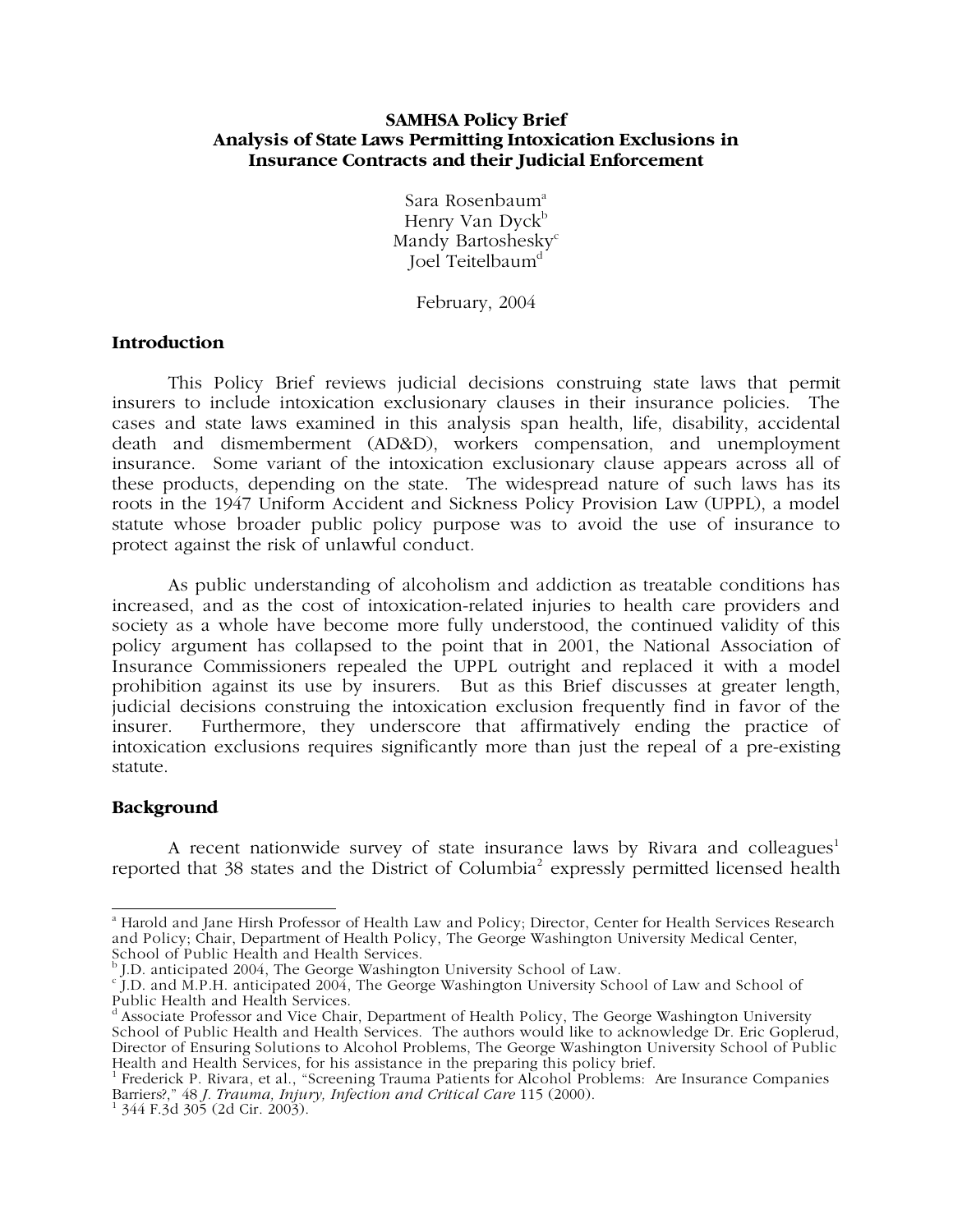insurers to exclude diagnostic and treatment services for conditions related to the use of alcohol or drugs, while another 8 state statutes were silent on the subject.<sup>3</sup> The study also found that the insurance laws in  $4$  states<sup>4</sup> permitted health insurers to exclude treatment for injuries incurred as a result of intoxication arising from narcotics, except on the advice of a physician, but not alcohol.

Since publication of the Rivara study and the decision by the NAIC to replace the older law with an express prohibition of exclusionary clauses, two states<sup>5</sup> have enacted prohibitions. However, the legality of such an exclusion where state law is silent was illustrated by the 2003 decision in *Bishop v. National Health Insurance Co.*<sup>6</sup> in which the United States Court of Appeals for the Second Circuit upheld an intoxication clause in an individual health insurance coverage contract purchased in Connecticut, one of the 8 states in which insurance law is silent. The hospital emergency bills alone in *Bishop* amounted to more than a quarter million dollars; payment was denied since the victim's intoxicated status had been documented from the time that emergency care began.

As the field of alcohol and drug treatment has evolved in the face of emerging evidence regarding the positive effects of brief intervention and initiation of treatment as part of emergency care, insurers' continued use of intoxication treatment has come to represent a particularly striking example of the disjunction between evidence-based medical care advances and third party payment policies. Indeed, such exclusions actually appear to directly incentivize inappropriate treatment during emergency care, thereby widening the gap between evidence-based medicine and actual practice.<sup>7</sup> Health professionals who test for intoxication face the prospect of insurance denials,<sup>8</sup> and the problem may intensify as states increasingly enact laws requiring emergency room personnel to develop protocols to screen incoming patients for drug and alcohol use.<sup>9</sup> A logical response would be to attempt to avoid any health care interventions that might reveal intoxication, even where the absence of such interventions undermines the standard of care. $10$ 

 $\frac{1}{2}$  Alabama, Alaska, Arizona, Arkansas, California, Delaware, the District of Columbia, Florida, Georgia, Hawaii, Idaho, Illinois, Indiana, Iowa, Kansas, Kentucky, Louisiana, Maine, Maryland, Mississippi, Missouri, Montana, Nebraska, Nevada, New Jersey, North Carolina, North Dakota, Ohio, Oregon, Pennsylvania, Rhode Island, South Carolina, Tennessee, Texas, Vermont, Virginia, Washington, West Virginia, and Wyoming.

<sup>&</sup>lt;sup>3</sup> Colorado, Connecticut, Massachusetts, Michigan, New Hampshire, New Mexico, Utah, and Wisconsin. <sup>4</sup> Minnesota, New York, Oklahoma, and South Dakota. The Rivara study stated that New York has adopted a provision that allows for an exclusion only when a beneficiary is injured during the course of committing a felony, however, N.Y. Ins. § 3216 (McKinney 2003) contains the general UPPL exclusion for drug and alcohol ingestion.

 $5\overline{)}$  Iowa, Code Ann. § 514A.3(2)(K) (West 2003); and South Dakota., S.D. Codified Laws § 58-17-30.8. 6 344 F.3d 305 (2d Cir. 2003).

<sup>7</sup> McGlynn EA. Asch SM. Adams J. Keesey J. Hicks J. DeCristofaro A. Kerr EA. The quality of health care delivered to adults in the United States. *New England Journal of Medicine.* 348(26):2635-45, 2003 Jun 26. <sup>8</sup> *See* Rachel Zimmerman, "Why Emergency Rooms Rarely Test Trauma Patients for Alcohol, Drugs," Wall St. J., February 26, 2003.

<sup>9</sup> *See, e.g.,* Conn. Gen. Stat. Ann. § 19a – 490(h) (West 2003) (requiring hospitals licensed as a short-term general hospital, outpatient surgical facility, or outpatient clinic, to include in the record of each trauma patient the outcome of screening for alcohol and substance abuse).

<sup>&</sup>lt;sup>10</sup> Ironically, this strategy of cost avoidance might evaporate were insurers to accompany their coverage exclusion with a contractual payment limitation that barred provider payment of treatment for emergencies and injuries in the absence of the results from an intoxication screen.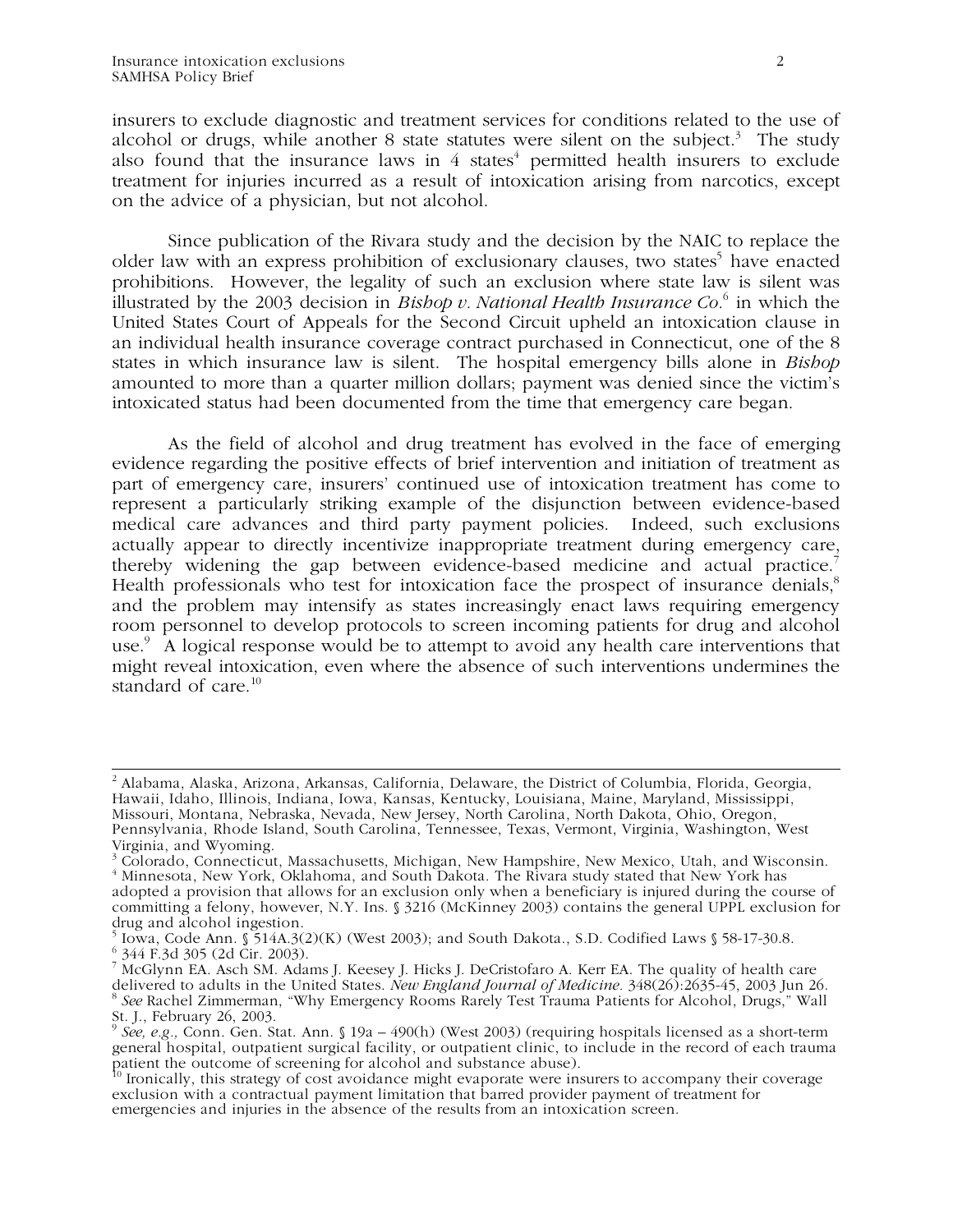The impact of such an exclusion also has the potential to spread to other third party payers in the form of bad debt, and to taxpayers as a form of uncompensated care whose cost is borne through Medicaid and other uncompensated care financing mechanisms. Put differently, even though the cost of treatment for intoxication-related injury and death is enormous -- with much of the cost undoubtedly attributable to insured persons -- state legislatures have permitted the insurance industry to avoid bearing any burden and have allowed a cost shift onto the general public. Whatever premium savings result from this shifting, undoubtedly pale next to the exposure the practice creates for public programs and health care providers.

It certainly may entirely appropriate to treat such costs as a social expenditure, no state with the UPPL exclusion in its insurance code appears to have enacted a public financing scheme to bear these costs.

## **Judicial Decisions Construing State Law Versions of the UPPL**

 Between 1947 and 2001, the UPPL contained a provision permitting insurers to exclude coverage for losses sustained in consequence drug or alcohol influence. Specifically, the UPPL provision stated:

The insurer shall not be liable for any loss sustained or contracted in consequence of the insured's being intoxicated or under the influence of any narcotic unless administered on the advise of a physician.<sup>11</sup>

No state requires such an exclusion, but in states that have adopted this provision, insurance companies are authorized to write contracts that exclude coverage for alcohol- or drug-related injuries. Thirty-three states and the District of Columbia<sup>12</sup> enacted laws that are identical (or nearly so) to the original version of the UPPL. In these states, insurers have express statutory authority to exclude such treatment from their contract terms. When insurance companies do adopt such an exclusion, they are generally upheld as valid and not unreasonable. $^{13}$ 

## *a. Degree of causation, burden of proof, and the sufficiency of the evidence*

All thirty-eight states and the District of Columbia require insurance companies that desire to incorporate an exclusionary clause to adopt the exact language contained in the statute, unless "a corresponding provision. . . is not less favorable in any respect to the insured or the beneficiary."<sup>14</sup> If an insurance company does not use the exact "in consequence" language and offers less favorable terms than that found in the UPPL-

 $\frac{1}{4}$ 11 National Association of Insurance Commissioners, *NAIC Individual Model Laws, Regulations and Guidelines*, *available at* http://www.naic.org/insprod/individual\_model\_laws.htm# (accessed February 13, 2004).

<sup>&</sup>lt;sup>12</sup> Alabama, Alaska, Arizona, Arkansas, California, Delaware, the District of Columbia, Florida, Georgia, Hawaii, Idaho, Illinois, Indiana, Kansas, Kentucky, Louisiana, Mississippi, Missouri, Montana, Nebraska, New Jersey, New York, North Dakota, Ohio, Oregon, Pennsylvania, Rhode Island, South Carolina, Tennessee, Texas, Virginia, Washington, West Virginia, and Wyoming.

<sup>&</sup>lt;sup>13</sup> 43 Am. Jurisprudence 2d, Insurance § 628.<br><sup>14</sup> *See, e.g.*, D.C. Code § 31-4712(c)(2) (2003) (formerly D.C. Code § 35-517 (1981)).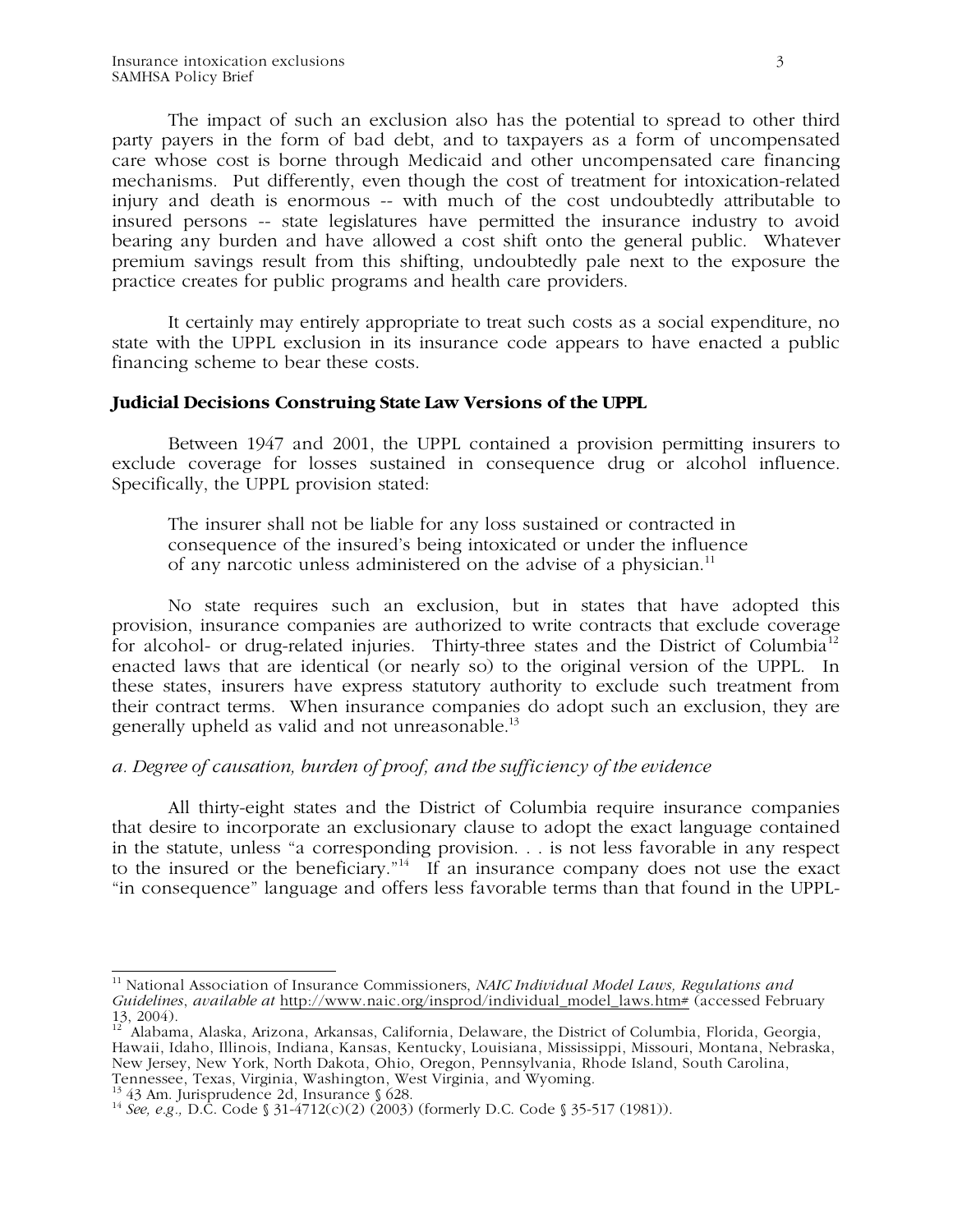modeled statute, courts may still require the company to demonstrate that the injury was "in consequence," or causally related to the influence of alcohol.<sup>15</sup>

Courts vary in the degree of causation they require, but all require insurers to demonstrate a connection between intoxication and the injury in order to trigger the exclusion. For example, Florida courts have strictly construed the language in their exclusion statute to require insurance companies to demonstrate a high level of causation between the insured's intoxication and the loss in order to successfully deny coverage. In *Blue Cross and Blue Shield of Florida, Inc. v. Steck*, 16 the insured was hit by an oncoming vehicle when she attempted to cross a multilane highway while intoxicated. She was taken to the hospital where she lost a leg and incurred over \$350,000 in medical bills. Despite these facts, the *Steck* court held that

[t]wo types of injuries may result from one's intoxication: direct injury, i.e., injury to biological systems of a person, such as acute alcohol poisoning or liver damage; and indirect injuries, such as accidental injuries caused by the behavior of the person while intoxicated. Ms. Steck's injuries were clearly the latter kind--indirect injuries. The trial court found, and we agree, that the language of Ms. Steck's policy was . . . not specific enough to exclude from coverage indirect injuries as well as direct injuries.<sup>17</sup>

However, some state courts have held that insurance companies need not demonstrate a strict causal connection between the intoxication and the loss incurred to deny coverage under an old UPPL-type statute.18 In the case of *McGarrah by McGarrah v. Southwestern Glass Co.*,<sup>19</sup> the court wrote that "as a general rule if an insurer establishes that the intoxication has *some* causal connection with the death or injury of the insured, the insurer may avoid liability" [emphasis added]. In other words, the *McGarrah* court held that intoxication need be only a, not the sole, proximate cause of the injury or death in order for the exclusion to trigger.

These cases illustrate the variation in state courts' approaches to the interpretation of the "in consequence of" provision of the UPPL intoxication exclusionary clause. This variation in the burden of proof that insurers must meet from state to state probably can be explained by variation in judicial approaches to exclusionary clauses

 $\frac{1}{4}$ <sup>15</sup> *See Holloway v. J.C. Penney Life Ins.Co.,* 190 F.3d 873 (7th Cir. 1999) (applying Illinois law) (holding that the policy's provision excluding coverage regardless of whether the loss was actually sustained "in consequence" of intoxication was less favorable than the language contained in the Illinois statute, and that on remand the Illinois statute requiring a causal link between the intoxication and the loss should be applied). *See also Olson v. American Bankers Ins. Co.*, 30 Cal. App. 4th 816, 35 Cal. Rptr. 2d 897 (1st Dist. 1994) (same); *Rivers v. Conger Life Ins. Co*., 229 So. 2d 625 (Fla. Dist. Ct. App. 4th Dist 1969) (same). 16 778 So.2d 374 (Fla. App. 2 Dist. 2001). <sup>16</sup> 778 So.2d 374 (Fla. App. 2 Dist. 2001).<br><sup>17</sup> *Id.* at 376.<br><sup>18</sup> *See, e.g., Bills v. Conseco Ins. Co.,* 2003 WL 22455399, slip op. at 5 (Tenn. Ct. App. 2003) (holding that

<sup>&</sup>quot;the [UPPL model] language used in the exclusion clause in the present case is plain, unambiguous, and clearly does not require a causal connection between the insured's intoxication and the loss"); *Burgess v. J.C. Penney Life Ins. Co.,* 167 F.3d 1137 (7th Cir. 1999) (same); *Brown v. J.C. Penney Life Ins. Co.*, 861 S.W.2d 834 (Tenn. Ct. App. 1992) (same); *Greene v. J.C. Penney Life Ins. Co.,* 23 F. Supp. 2d 1351 (M.D. Fla. 1997) (applying Illinois law) (holding that where the insured's blood alcohol level was 0.10% or higher and the insurance company had obtained approval from the Director of the Illinois Department of Insurance in advance, the exclusion did not require a causal connection between the intoxication and the loss).

<sup>19 41</sup> Ark. App. 215, 852 S.W.2d 328 (1993).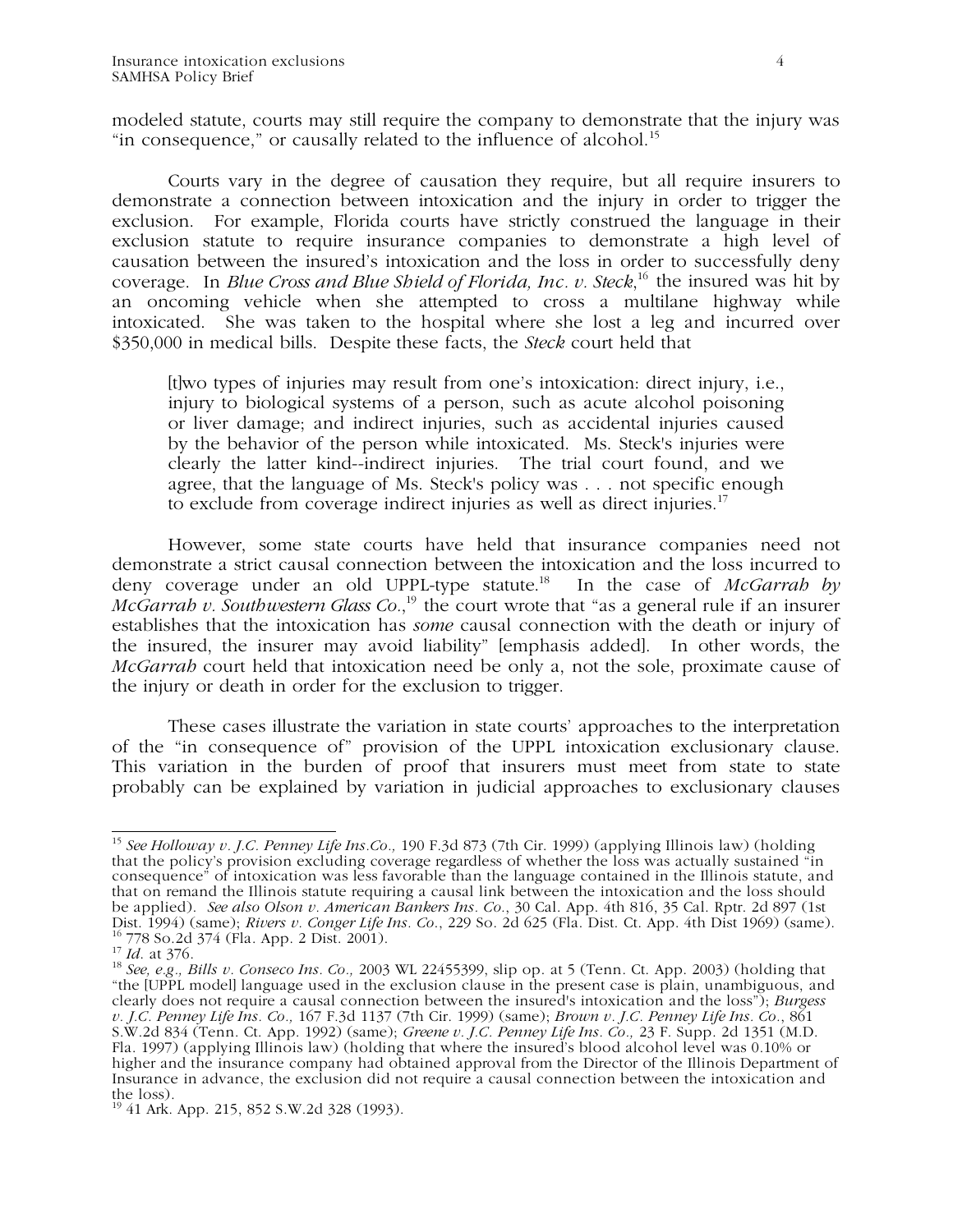in contracts of risk generally. In some states, courts may by tradition require a high level of proof before permitting insurers to avoid liability under duly executed contracts, while in other jurisdictions, courts may be willing to tolerate a lesser level of proof. These traditions may be shaped by the effects of previous judicial rulings related to the construction of insurance contracts (i.e., *stare decisis*), courts' awareness of a high degree of insurance fraud throughout the state, or other factors.

The level of evidence needed to demonstrate a causal connection between the insured's loss and intoxication or ingestion of drugs will depend on the particular facts of the case. In the absence of any rebuttal evidence, an insurer's evidence that the insured was under the influence of alcohol or drugs while operating a motor vehicle may be sufficient to bar recovery after an accident.<sup>20</sup> At the same time, courts have found for the insured on similar facts.<sup>21</sup> A 1994 California decision, *Olson v. American Bankers Ins. Co.*<sup>22</sup> provides an example of the lengths to which some courts may be willing to go to find for the insured when a policy exclusion is contested. In *Olson*, the court upheld the trial court's instruction to the jury that the "in consequence" language found in the California statute (identical to that found in the original UPPL) required the insurance company to demonstrate that the insured's intoxication was the proximate cause of her death, and not merely a contributing factor. The court held further that while the insured (who had drowned in a hot tub) had a 0.14% blood alcohol level and had ingested Valium, there was also a scrape on the insured's right elbow that could have been caused by a fall. Thus, the court found that the scrape on the insured's elbow could have supported a jury finding that the insured's death was accidental, and that the insured's intoxication was not the proximate cause of her death.

*b. Notice* 

 $\overline{a}$ <sup>20</sup> *See Brown v. J.C. Penney*, 861 S.W.2d at 834 (holding that a Tennessee criminal statute establishing a presumption of intoxication for driving while intoxicated could be used by the life insurance company to create a rebuttable presumption that the insured, having died in an automobile accident, was in fact intoxicated within the meaning of the policy exclusion). *See also Ober v. CUNA Mut. Soc.*, 645 So. 2d 231 (La. Ct. App. 2d Cir 1994) (holding that the evidence was sufficient to exclude coverage where blood tests from the deceased revealed blood alcohol levels of 0.12%, an expert testified that intoxication made the insured forty times more likely to be in a car accident, and the road was straight); *Old Equity Life Ins. Co. v. Combs*, 437 S.W.2d 173 (Ky. 1969) (holding evidence of insured's appearing to be drunk, staggering, throwing chairs and threatening others sufficient); *Landry v. JC Penney Life Ins. Co*., 23 F. Supp. 2d 1351 (M.D. Fla. 1997) (relying on expert testimony on the impact of a 0.25% BAC on a person's driving ability); *Giangreco v. John Hancock Mut. Life Ins. Co.,* 168 F. Supp. 2d 417 (E.D.Pa.) (provision excluding coverage where intoxication directly, indirectly, wholly or partly caused the death is applicable under Pennsylvania law if the insured's use of drugs or alcohol played any role therein). <sup>21</sup> *See, e.g., Hastie v. J.C. Penney Life Ins. Co*., 115 F.3d 895 (11th Cir. 1997) (applying Florida law) (finding error in trial court's grant of summary judgment for the insurance company despite the fact that the insured died in a motorcycle accident while his blood alcohol level was 0.254%, because there was conflicting evidence about whether there was a causal connection between the intoxication and the accident); *Remedies v. Trans. World Life Ins. Co.*, 546 So. 2d 1380 (La. Ct. App. 3d Cir. 1989) (holding that the presumption of intoxication in the Louisiana driving while intoxicated criminal statute is only applicable to criminal cases and could not be used by the insurance company to establish the insured's intoxication); *Interstate Life & Acc. Ins. Co. v. Gammons*, 408 S.W.2d 397 (Tenn. Ct. App. 1996) (insurer is required to show intoxication was "the" proximate cause of death, not merely "a" proximate cause); *American Family Life Assur. Co. v. Russell*, 700 N.E.2d 1174 (Ind. Ct. App. 1998) (intoxication alone not enough to trigger alcohol exclusion in AD&D policy; insured must have been participating in some activity while intoxicated where the activity itself caused death). 22 30 Cal. App. 4th 816, 35 Cal. Rptr. 2d 897 (1st Dist. 1994).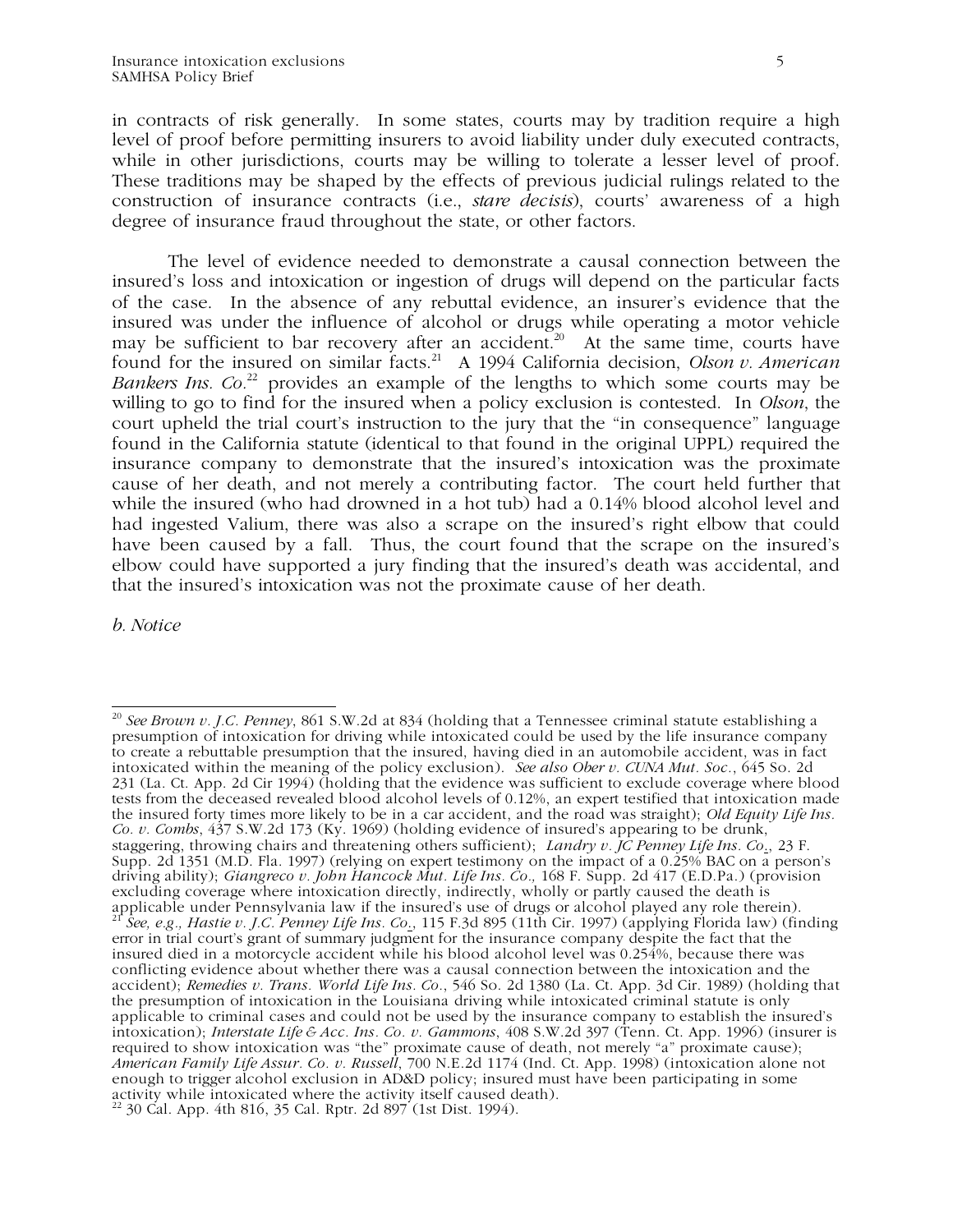In general, courts take a strict approach to the enforcement of insurance contracts, because of the uneven bargaining power between the insurer and the insured as well as the fact that the insurer has itself drafted and sold the contract.<sup>23</sup> At the same time, courts may uphold insurers' ability to enforce their agreements even where procedures were defective. For example, in a recent decision, the Court of Appeals of Oregon held that an issuer was permitted to defend an intoxication exclusion in group AD&D coverage contract authorized by a state insurance statute, even where it failed to provide notice to the insured (and to insurance regulators) that the policy contained such an exclusion. $^{24}$ 

### *c. Defining intoxication*

 State courts have also adopted different strategies to define what constitutes intoxication for the purposes of insurance coverage exclusions. In *Bishop v. National Health Insurance Co.*<sup>25</sup> the Second Circuit upheld a provision in an insurance contract that defined "drunk" by reference to Connecticut's drunk driving statute. In *Mahoney v. Union Pacific R.R. Employees' Hosp. Ass'n*<sup>26</sup> however, a provision in a group medical policy excluded benefits for injuries where the insured's intoxication exceeded "legal limits." The court in that case refused to uphold denial of coverage to an insured, whose blood alcohol content (BAC) was 0.201, because the injury did not arise from driving, and there was no legal limit for *nondriving* intoxication in Nebraska. The court reasoned that if the insurer wanted to use the drunk driving statute as a standard, it should have incorporated the standard by reference in its policy. Similarly, the Louisiana Court of Appeals held that the presumption of intoxication in the Louisiana driving-while-intoxicated statute was applicable only to criminal cases and could not be used by the insurance company to establish the insured's intoxication. In *Vulcan Life Ins. Co. v. Davenport*<sup>27</sup>, the court found that where the insured sought to recover under a health insurance policy which did not define the term "drunk," the jury was correctly instructed that being "drunk" meant that the insured was overcome by alcoholic liquor to the point of losing control over his faculties. The court held that

We are not inclined to accept Vulcan's arguments that under Georgia case law, since Davenport's blood alcohol intoxication level would support a conviction of DUI as defined by [the Georgia DWI statute], he was 'drunk' as a matter of law and thereby excluded from coverage. When Vulcan drafted the policy, if it intended 'drunk' to mean having a minimum .10 blood alcohol level, or being under the influence of an intoxicant in any amount whatsoever, or being in a condition as measured by some other objective criteria such as physical manifestations, it was bound to have so stated. While it appears to be illogical that a person who pleads guilty to driving under the influence and has a blood alcohol level of .19 is covered by medical insurance which excludes coverage when injuries

 $\overline{a}$ 23 R. Rosenblatt, S. Law and S. Rosenbaum, 1997. *Law and the American Health Care System*  (Foundation Press, NY, NY) Ch. 2.

<sup>&</sup>lt;sup>24</sup> *Baylor v. Continental Casualty Co.*, 78 P.3d 108, 113 (Ct. App. Or. 2003).<br><sup>25</sup> 344 F.3d 305 (2d Cir. 2003).<br><sup>26</sup> 471 N.W.2d 438 (Neb. 1991).

 $27$  191 Ga. App. 79, 380 S.E.2d 751 (1989).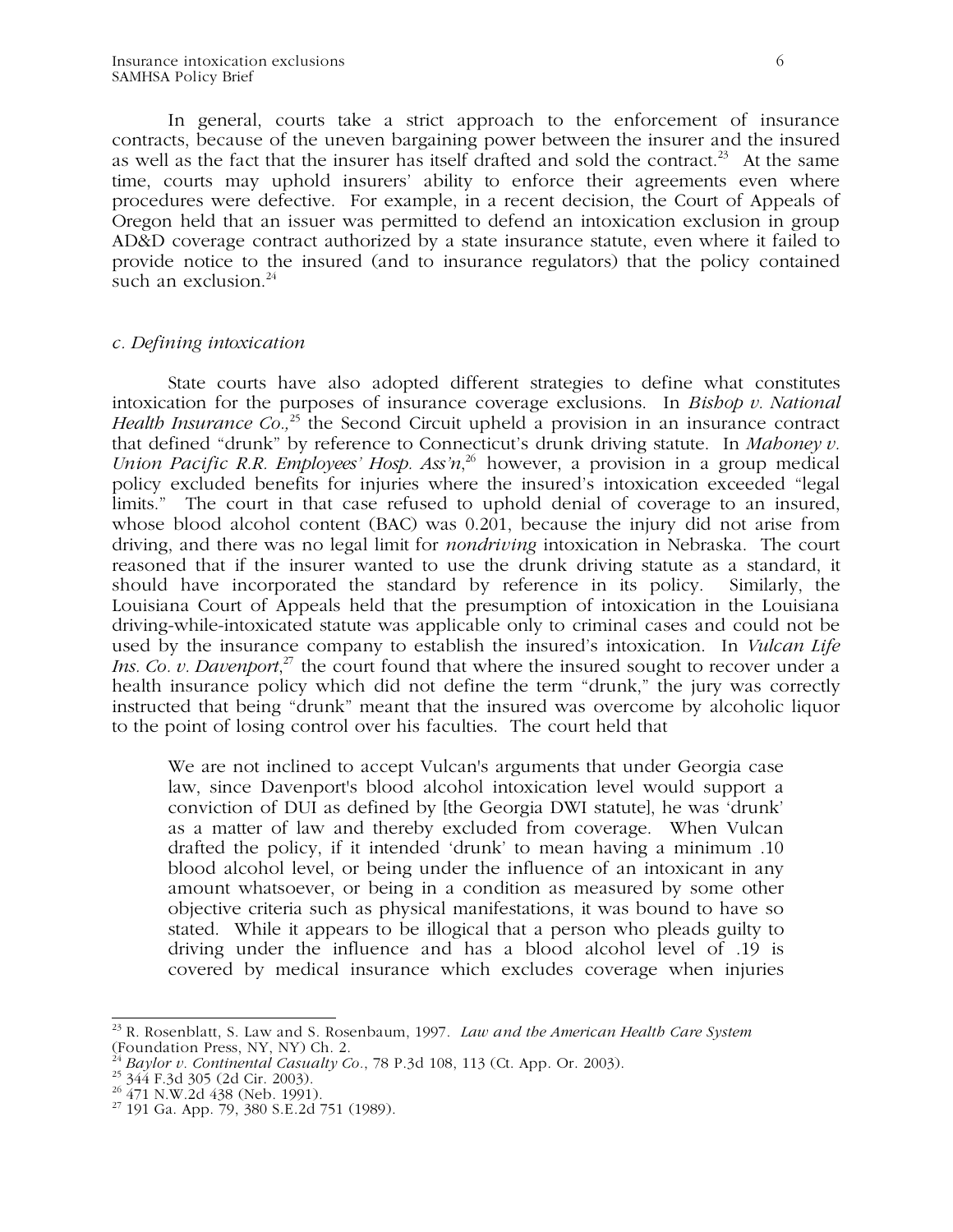result from being 'drunk,' the terms of the policy differ from the driving prohibitions.<sup>28</sup>

Finally, in *Healthwise of Kentucky, Ltd. v. Anglin*, 29 a health insurance policy contained an exclusion for injuries resulting from "intoxication as defined by Kentucky law." The court found that the provision was ambiguous and, in applying the principle of contract law requiring construing an insurance contract in favor of the insured, held that for the exclusion to apply, an insured must have been convicted under the Kentucky criminal intoxication statute.

 Some insurance companies define "intoxicated" for the purpose of excluding coverage for injuries caused by ingestion of alcohol simply by specifying a BAC over which coverage will be denied. Where the policy does announce a BAC limit, courts have upheld this standard regardless of other factors such as causation and other signs contradicting the conclusion that the insured was intoxicated. $30$ 

### *d. Administered on the advice of a physician*

The UPPL excepts drugs that have been administered on the advice of (i.e., prescribed by) a physician. In a recent Nevada case involving an intoxication exclusion in an AD&D policy that allowed payment only when drugs were "taken as prescribed by a physician," the court ordered payment when it found that the insurer attempted to unlawfully narrow the exception in its contract terms in order to avoid payment for overdoses. 31 Thus, an insured in Nevada who overdoses on prescribed medication may escape a drug exclusion policy and be entitled to benefits.

### *e. Variations on the UPPL*

Maine's exclusionary statute differs from the original UPPL model law in one important and expansive respect. The statute permitting insurance companies to exclude coverage for drug- and alcohol-related loss states

The insurer shall not be liable for death, injury incurred, *or disease contracted* while the insured is intoxicated or under the influence of narcotics or hallucinogenic drugs unless administered on the advice of a physician.<sup>32</sup>

Research did not reveal any case law where an insurance company sought to deny coverage for treatment of a disease contracted while the insured was under the influence of drugs or alcohol.

 $^{28}$  *Id.* at 755.

<sup>28</sup> *Id.* at 755. 29 956 S.W.2d 213 (Ky. 1997). 30 *See Jefferson v. Pilot Life Ins. Co. v Clark*, 414 S.E.2d 521 (Ga. App. 1991) (sustaining denial of AD&D benefits based on the insured's BAC, regardless of whether intoxication was the proximate cause of the accident); *Chmiel v. JC Penney Life Ins. Co.,* 158 F.3d 966 (7th Cir. 1998) (sustaining denial of AD&D benefits based on insured's BAC, regardless of absence of conclusive relationship of a particular BAC to the insurer's increased risk).

<sup>31</sup> *Hummel v. Continental Cas. Ins. Co.,* 254 F. Supp. 2d 1183 (D. Nev. 2003). 32 Me. Rev. Stat. Ann. tit. 24-A § 2829(3) (emphasis added).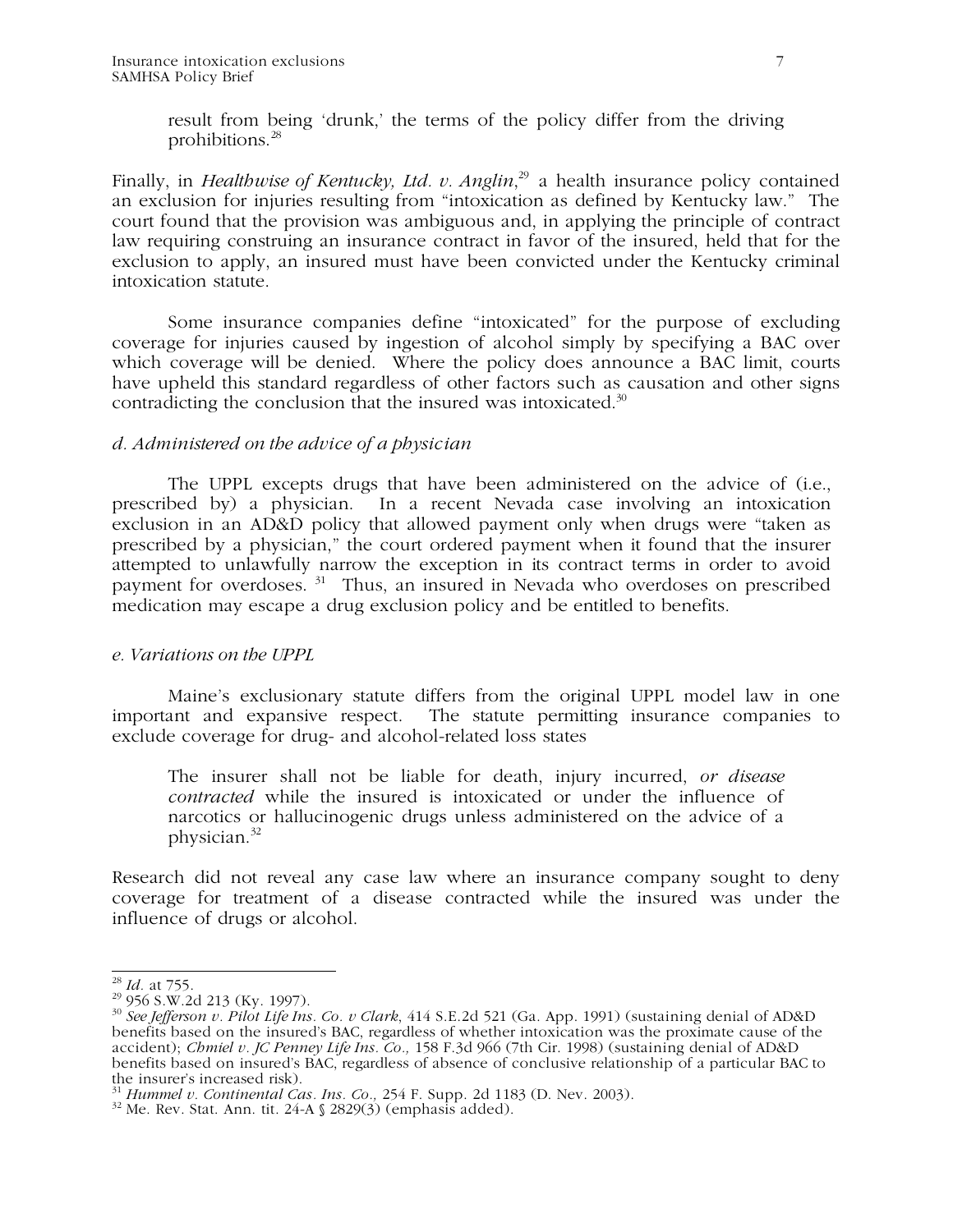## *f. Reconciling the UPPL exclusion with insurance mandates covering alcohol and drug treatment*

 An important question lurks below the surface of state laws that follow or replicate in some fashion the UPPL: what happens in jurisdictions in which state law both allows exclusion of treatment linked to intoxication but also contains coverage mandates for drug and alcohol treatment?

 Table 1 (attached), prepared by "Ensuring Solutions to Alcohol Problems" at the George Washington University School of Public Health and Health Services, summarizes the status of state laws regarding the use of intoxication exclusions in insurance policies, alcohol treatment insurance coverage mandates, and mandated BAC testing. The table shows that many states that maintain the UPPL (or maintain silence on the subject) also mandate at least some coverage for alcohol and drug treatment in one or more categories of insurance contracts. This juxtaposition of the UPPL statute against treatment mandates suggests that even if insurers are authorized to deny coverage for an injury resulting from a drug or alcohol exclusion, they cannot also deny coverage for drug or alcohol treatment.

For example, Nevada's statute is virtually identical to the original UPPL in the authority it grants insurers to exclude treatment.<sup>33</sup> At the same time, Nevada insurance law mandates coverage of alcohol and drug treatment in certain policies, including policies in which insurers are authorized to incorporate the UPPL exclusion. $34$  In what may be an attempt to account for this seeming paradox, Nevada law also provides that if an insurer uses a drug and alcohol exclusion in an insurance contract, the insurer

 "shall also provide that such provision in no way affects benefits payable for the treatment of alcohol or drug abuse...."<sup>35</sup>

The Nevada example underscores an obvious conundrum: state law may mandate coverage of treatment for alcoholism and drug addiction; at the same time, state law also may allow insurers to exclude all medical treatment (other than treatment of the addiction) in connection with injuries arising from the condition. Whether this peculiarity encourages courts to read the exclusion narrowly and the coverage mandate broadly is unclear, although the Nevada experience would suggest that the answer to this is yes.

## **The Effects of Simply Repealing a State Intoxication Exclusion Statute**

 Maryland, North Carolina and Vermont repealed their laws in 2001. That these states repealed their exclusionary laws does not necessarily mean that insurance companies in those states are precluded from continuing their practice. Unless a court is willing to infer from the state legislature's action in repealing the statutes that a drug and alcohol provision is no longer permissible, insurance companies may continue to be free to enforce drug and alcohol exclusions.

 $\overline{a}$  $^{33}$  Nev. Rev. Stat. 689A280(1) (1975).

 $34$  Nev. Rev. Stat. 689A.030(9).

 $35$  Nev. Rev. Stat.  $689A.280(2)$ .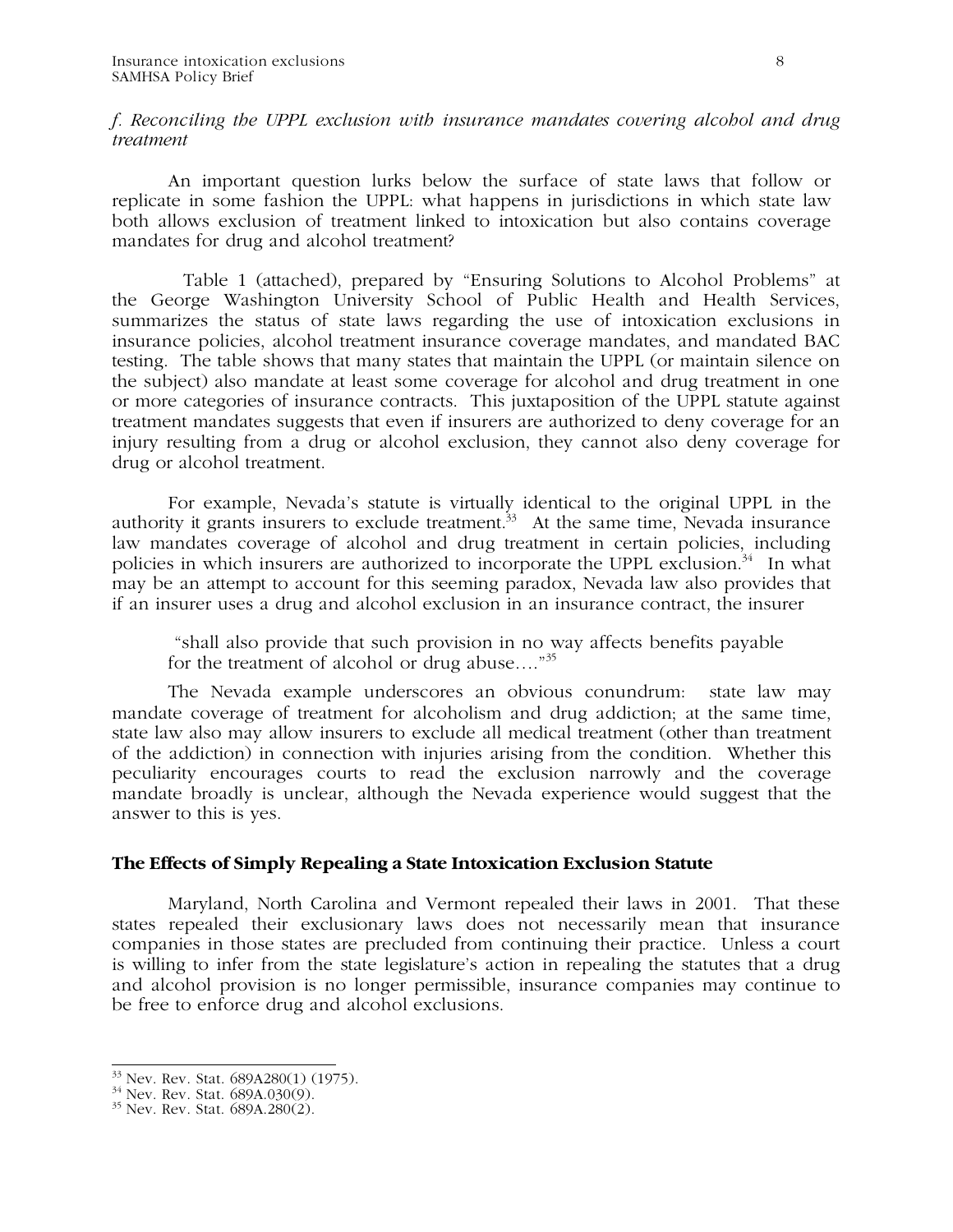For example, in *Sutherland v. N.N. Investors Life Ins. Co., Inc.*<sup>36</sup> the federal First Circuit Court of Appeals explicitly rejected the insured's claim that because Massachusetts had repealed its alcohol exclusion statute in 1971, the legislature intended to preclude insurance companies from denying coverage for drug and alcohol exclusions. The First Circuit upheld the district court and denied coverage for the insured's hospital bills after a drunk driving accident, terming as "fallacious" the plaintiff's arguments that Massachusetts' *repeal* of its insurance law granting insurers express statutory authority to include such an exclusionary clause their policies amounted to a prohibition of such clauses. Even more striking was the court's refusal to prevent the insurer from enforcing such a clause on public policy grounds in the face of the state's repeal:

Apart from the fallacious statutory argument [that the repeal of the UPPL model drug and alcohol exclusion in 1971 was meant to end the use of the exclusions in insurance contracts], plaintiff cites no cases, anywhere, suggesting that it is against public policy to exclude coverage for injuries due to intoxication; nor have we found any. If we were to approach the question as an original proposition, we might think that the answer to plaintiff's contention that public policy forbade excluding coverage for hospital charges due to his children's driving under the influence, would be that the public would be better served to have parents aware of, rather than relieved of, the economic consequences of their children driving intoxicated. Under the banner of public policy plaintiff is saying defendant cannot choose not to indemnify the insured for an illegal act.<sup>37</sup>

 Courts in states that have repealed the UPPL in the context of health insurance can of course continue to uphold such denials of benefits in other insurance markets where the repeal is not effective. (See, for example, *Balthis v. AIG Life Ins. Co.*<sup>38</sup> which construed an exclusionary clause in the context of life insurance.)

## **State Laws that Prohibit the Use of Exclusionary Provisions Related to Intoxication**

Presumably, the intent of states that repeal the UPPL is to cease the use of exclusionary clauses in contracts of insurance, although the caselaw would suggest that simple repeal is insufficient. The question is what happens when states replace the UPPL with an outright prohibition on such policies.

In 2001, the NAIC voted unanimously to repeal the original version of the UPPL, and adopted an amendment expressly prohibiting health insurers from denying payment on the basis of intoxication*.* <sup>39</sup> The amendment to the UPPL provides as follows

(1) This provision may not be used with respect to a medical expense policy (2) For purposes of this provision, "medical expense policy" means and accident and

<sup>&</sup>lt;sup>36</sup> 897 F.2d 593 (1st Cir. 1990) (applying Massachusetts law).

<sup>&</sup>lt;sup>37</sup> Id. at 596.<br><sup>38</sup> 5 Fed. Appx. 320, 25 Employee Benefits Cas. (BNA) 2255 (4th Cir. 2001) (applying North Carolina law). <sup>39</sup> *Insurance Association Repeals Rule on Intoxicated Patients*, (press release July 16, 2001), available at http://www.naic.org) (accessed February 13, 2004).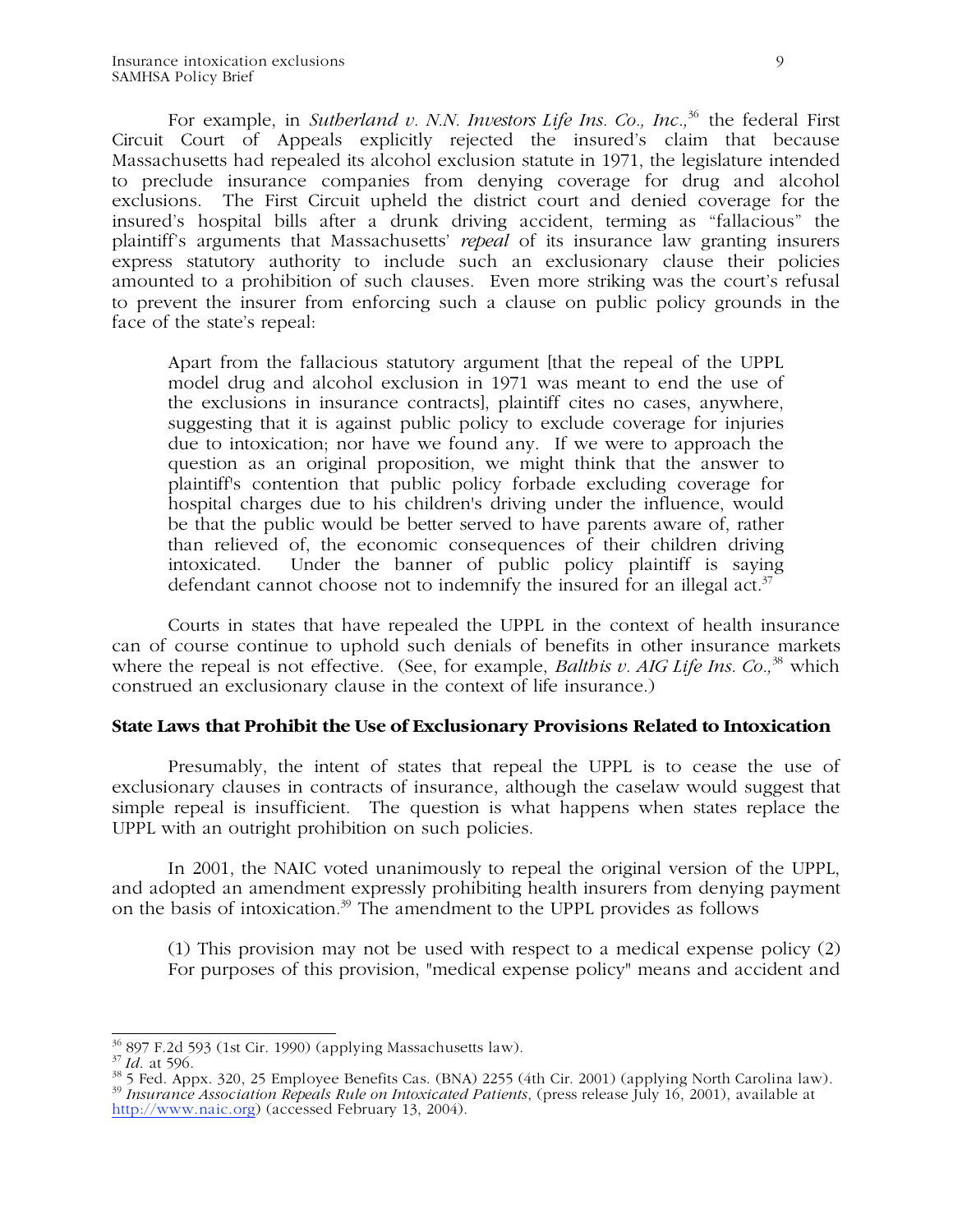sickness insurance policy that provides hospital, medical and surgical expense coverage.40

Since the revision of the UPPL, only two states--South Dakota and Iowa--have adopted statutes prohibiting coverage denials for injuries caused by alcohol intoxication.

South Dakota's statute provides as follows:

A policy or certificate of health insurance for an individual that is delivered, issued for delivery, or renewed in this state may not exclude the payment of benefits for injuries sustained by an insured person because the insured was under the influence of alcohol or drugs, as defined by § 32-23-1. Nothing in this section precludes a health insurer from excluding coverage for an insured for any sickness or injury caused in the commission of a felony.<sup>41</sup>

In effect, South Dakota's law preserves the right of insurers not to underwrite the risk of criminal conduct but declares injuries resulting from intoxication not to be part of a criminal activity. Research revealed no South Dakota cases interpreting the statute.

Iowa's exclusionary statute states in relevant part:

Intoxicants and narcotics: The insurer shall not be liable for any loss sustained or contracted in consequence of the insured's being intoxicated or under the influence of any narcotic unless administered on the advice of a physician. This provision shall not be used with respect to a medical expense policy. For purposes of this provision, "medical expense policy" means an accident and sickness insurance policy that provides hospital, medical, and surgical expense coverage. $42$ 

Iowa thus adopted the revised UPPL in its entirety. Since the promulgation of the revised statute, no Iowa court has directly interpreted the statute in the context of health  $insurance<sup>43</sup>$ 

 $\overline{\phantom{a}}$ 40 National Association of Insurance Commissioners, *NAIC Model Laws, Regulations and Guidelines*, updated January 2004, http://www.naic.org/models\_papers/models/Table\_of\_Contents2003.htm#; Larry M. Gentilello, MD, *Implementing Preventive Interventions in Emergency Medicine: Strategic Considerations*, (white paper for CDC) available at http://www.cdc.gov/ncipc/pub-res/alcohol\_proceedings/Session4- PDF.pdf

<sup>&</sup>lt;sup>41</sup> S.D. Codified Laws § 58-17-30.8.<br><sup>42</sup> Iowa Code Ann. § 514A.3(2)(K) (West 2003).

<sup>&</sup>lt;sup>43</sup> One year before Iowa revised its statute, however, the district court for the Northern District of Iowa in *West v Aetna Life Ins. Co.* held that an insurer could not deny AD&D benefits to the survivor of an insured who, while driving intoxicated, died in a car crash. The court refused to find that the possibility that the insured's intoxication caused the crash was sufficient to render the crash "non-accidental" so as to be excluded from the policy as "non-accidental." The policy in *West* did not contain an intoxication exclusion (although it would have been legal at the time in Iowa), and the court reasoned that a finding of "non-accidental," as it was not defined by the plan, required evidence of foreseeability more than merely the insured's intoxication. This holding should not be surprising: in states in which intoxication clauses are permitted, an insurer that elects *not* to include such a clause in its contract would be held to a very high burden of proof before being permitted to give the same meaning to an entirely separate clause meant to cover intentional suicides. But courts historically have come down on both sides of the issue, sometimes refusing to view deaths and injuries caused by intentional ingestion of drugs or alcohol as "accidental." *See,e.g., Minton v. Stuyvesant Life Ins. Co*., 373 F. Supp. 33 (D. Nev. 1974); *Marsh v. Met.*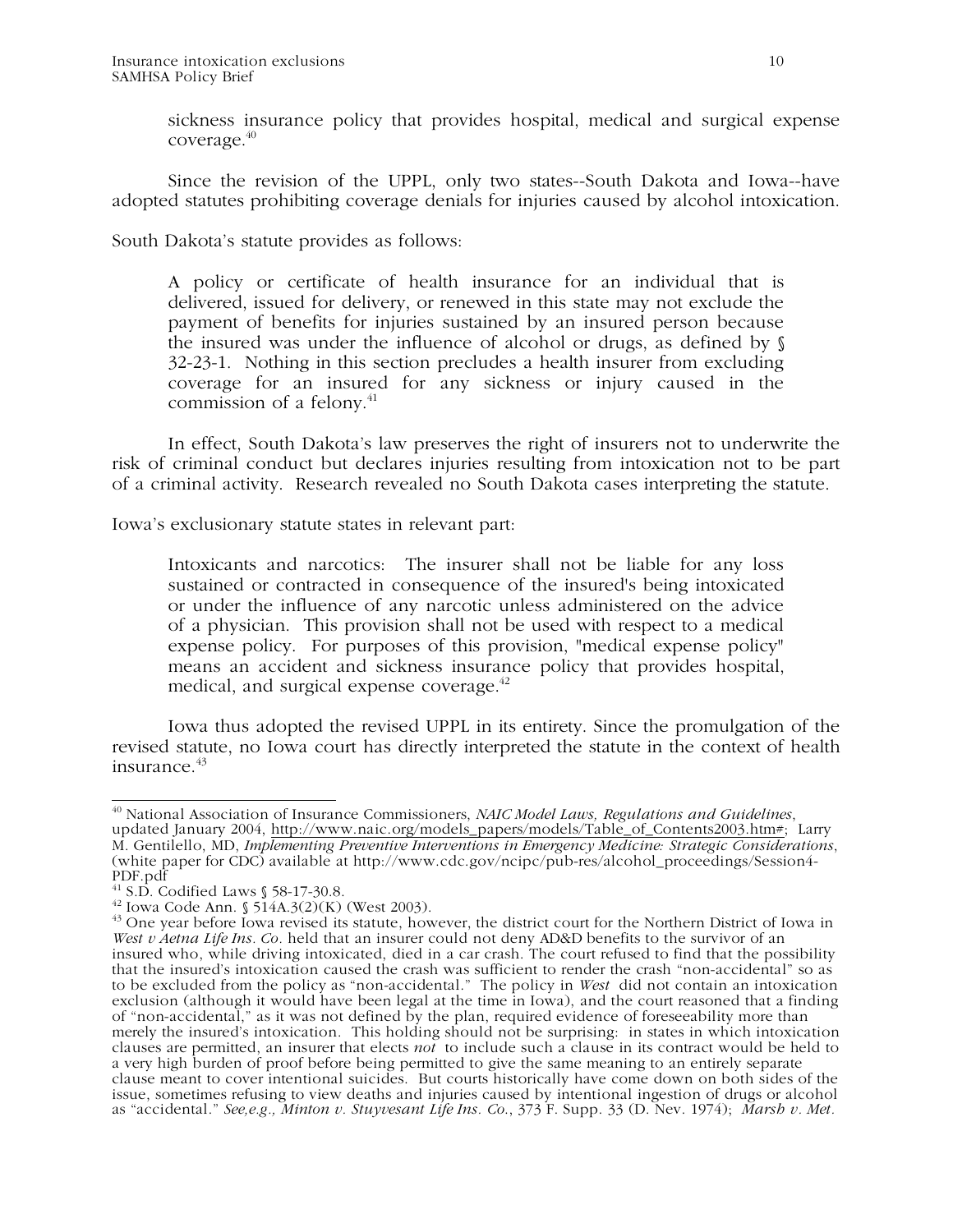Similarly, South Dakota's other markets maintain exclusionary policies, such as a workers' compensation statute that provides:

No compensation shall be allowed for any injury or death due to the employee's willful misconduct, including intentional self-inflicted injury, intoxication, illegal use of any schedule I or schedule II drug, or willful failure or refusal to use a safety appliance furnished by the employer, or to perform a duty required by statute. The burden of proof under this section shall be on the defendant employer. $44$ 

## **Statutes Silent on Alcohol but Permitting Exclusions for Injuries Resulting from Narcotics**

 Minnesota and Oklahoma have statutes that are silent on the issue of alcohol but which permit exclusion of coverage for injuries caused by the insured's use of narcotics. Minnesota's statute allow insurers to write provisions stating that "[t]he insurer shall not be liable for any loss sustained or contracted in consequence of the insured's being under the influence of any narcotic unless administered on the advice of a physician."45 No Minnesota case directly addresses an alcohol exclusion in a health or accident insurance policy, but one case in the Court of Appeals of Minnesota indicated that the courts may be sympathetic to a revised-UPPL approach. In *Reserve Life Ins. Co. v. Commissioner of Commerce*,<sup>46</sup> the court held that the Commission of Commerce was entitled to disapprove a life insurance policy as against public policy because, among other things, it contained an AD&D rider excluding coverage for losses caused by an insured's intoxication.

 Oklahoma's statute permitting a narcotics exclusion is identical to Minnesota's. Although Oklahoma nor Minnesota law are both are silent on the use of alcohol exclusions and are express only with respect to narcotics, this silence, coupled with express permission to exclude treatment for narcotics injuries may in fact help claimants whose injuries arise from alcoholism. In other words, courts may be willing to read a selective statute as permitting exclusions only in the case of the substances that are named, not those that are not. Looking once again at the body of caselaw arising from life insurance policies, in a recent AD&D case, the Supreme Court of Oklahoma considered whether an insured's death was "accidental" or excluded from coverage as "intentionally self-inflicted" where he died in a car crash and where his BAC was two and one-half times the legal limit for driving.<sup> $47$ </sup> In that case, the policy did not contain an alcohol exclusion provision. In finding in favor of the insured's beneficiary, the court held that voluntary intoxication does not render an accident foreseeable. A similar case was recently decided in Minnesota.<sup>48</sup>

*Life Ins. Co.,* 388 N.E.2d 1121 (Ill.App.2.Dist. 1979); *Harrell v. Minnesota Mut. Life Ins. Co.,* 937 S.W.2d 809 (Tenn. 1996); and *Bruce v. Cuna Mut. Ins. Soc*., 555 N.W.2d 718 (Mich.App. 1996); *but see Jackson v. National Life & Accident Ins. Co.,* 202 S.E.2d 711 (Ga.App. 1973); *Fowler v. Met. Life Ins. Co.,* 938 F. Supp. 476 (W.D. Tenn. 1996); *Nelson v. Sun Life Assur. Co. of Canada*, 962 F. Supp. 1010 (W.D. Mich. 1997); and *Employee Retirement System of Texas v. Cash*, 906 S.W.2d 204 (Tex. App. 1995).<br><sup>44</sup> S.D. Codified Laws § 62-4-37.<br><sup>45</sup> Minn. St. Ann. 62A.04.3(11).

<sup>&</sup>lt;sup>46</sup> 402 N.W.2d 631, 632 (Ct. App. Minn. 1987).<br><sup>47</sup> Cranfill v. Aetna Life Ins. Co., 49 P.3d 703, 705 (Okla. 2002).

<sup>&</sup>lt;sup>48</sup> *King v. Hartford Life & Accident Ins. Co., No. 02-3934 (8th Cir. Feb. 9, 2004).*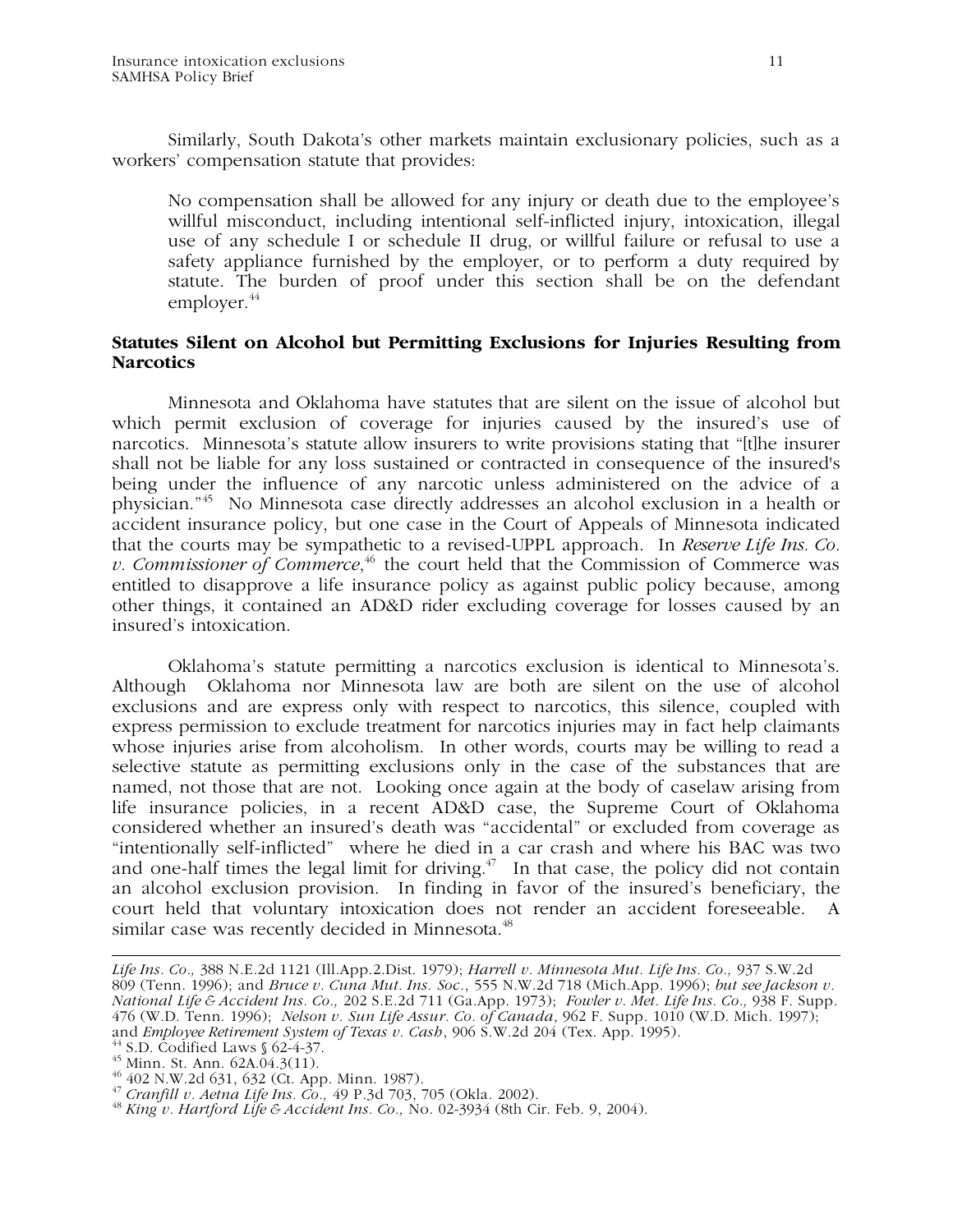## **States with no Drug and Alcohol Exclusion Legislation**

Utah, Colorado, Connecticut, Massachusetts, Michigan, New Hampshire, New Mexico, and Wisconsin have not enacted any legislation permitting insurance companies to exclude coverage for loss incurred in consequence of drugs or alcohol. As *Bishop* reveals, this absence does not mean, however, that in these states insurance companies may not write policies with intoxication exclusions. In *Sylvester v. Liberty Life Ins. Co.*<sup>49</sup> the Colorado Court of Appeals, in the course of upholding a drug and alcohol exclusion in a life insurance policy, held that Colorado law does not require the insurer to prove that the predominant cause of death of the insured was alcohol. Instead, all that was held to be required was for the insurer to prove that the insured was under the influence of alcohol, and there was some causal connection between the intoxication and the insured's death. And as the *Sutherland* case discussed above provides, insurers may be free to include an intoxication clause even where a state has repealed the UPPL.

## **Conclusion**

 As of 2004, only two states (Iowa and South Dakota) appear to unequivocally prohibit the use of intoxication exclusion clauses in health insurance contracts. Moreover, even in states that enact health insurance exclusion prohibitions, such clauses may remain in the context of workers compensation (a critical form of health care payment, particularly for uninsured workers) and AD&D, disability, auto, and property and casualty contracts.

The caselaw surrounding these exclusionary clauses suggest that courts vary in their approach to construing the meaning of exclusionary provisions. Some courts will set the bar high for insurers by demanding a high burden of proof that turns on a showing that intoxication was either *the* or *the primary* proximate cause of the injury. Other courts are more lenient and allow insurers to prevail on a lesser showing that intoxication was somehow involved in the injury.

Regardless of whether courts are strict or liberal in construing the terms of contracts, it appears that each class of insurance contract will be considered in the context of its own statutory terms. Thus, even if the UPPL is repealed for health insurance contracts, this would not affect workers compensation products. Moreover, a simple repeal does not appear to suffice. Statutory silence in the face of insurer custom probably will be sufficient to sanction the custom. Thus a repeal unaccompanied by extensive history and/or an outright prohibition might yield no result whatsoever where industry practices are concerned.

The case law suggests ways to curb the use of intoxication exclusions even if there is no consensus regarding their outright elimination. For example, intoxication exclusions could be prohibited in the case of medical payment provisions across all classes of insurance contracts (health, workers compensation, or otherwise), not merely those contracts that are written to cover medical care losses alone. Similarly, a

 $\overline{\phantom{a}}$ 49 42 P.3d 38, 100 A.L.R.5th 793 (Colo. Ct. App. 2001).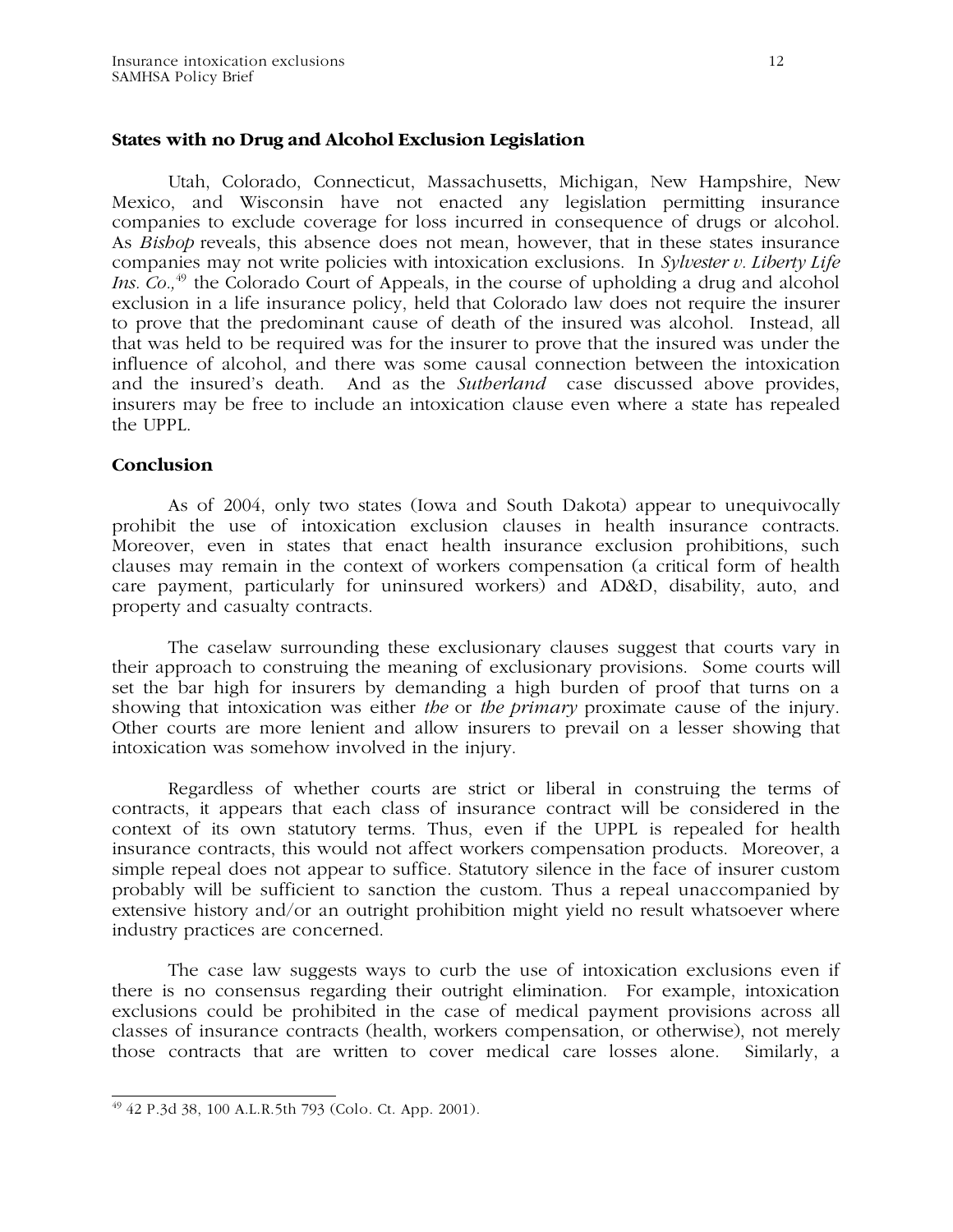legislature could set insurers' burden of proof high, requiring, for example, proof by clear and convincing evidence that intoxication was *the* proximate cause of an injury.

Whatever the approach, the fundamental policy decision is whether certain health care costs should be entirely borne by society at large, or through a public/private approach that combines risk spreading through insurance contracts with direct public support in the case of publicly insured and uninsured persons. The impact on health care quality for persons with alcoholism or addiction problems, as well as the viability of hospital emergency departments, would appear to be implicated in how states answer this question, particularly since no state with the UPPL as its official policy appears to maintain a comprehensive system for financing necessary health care arising from intoxication injuries.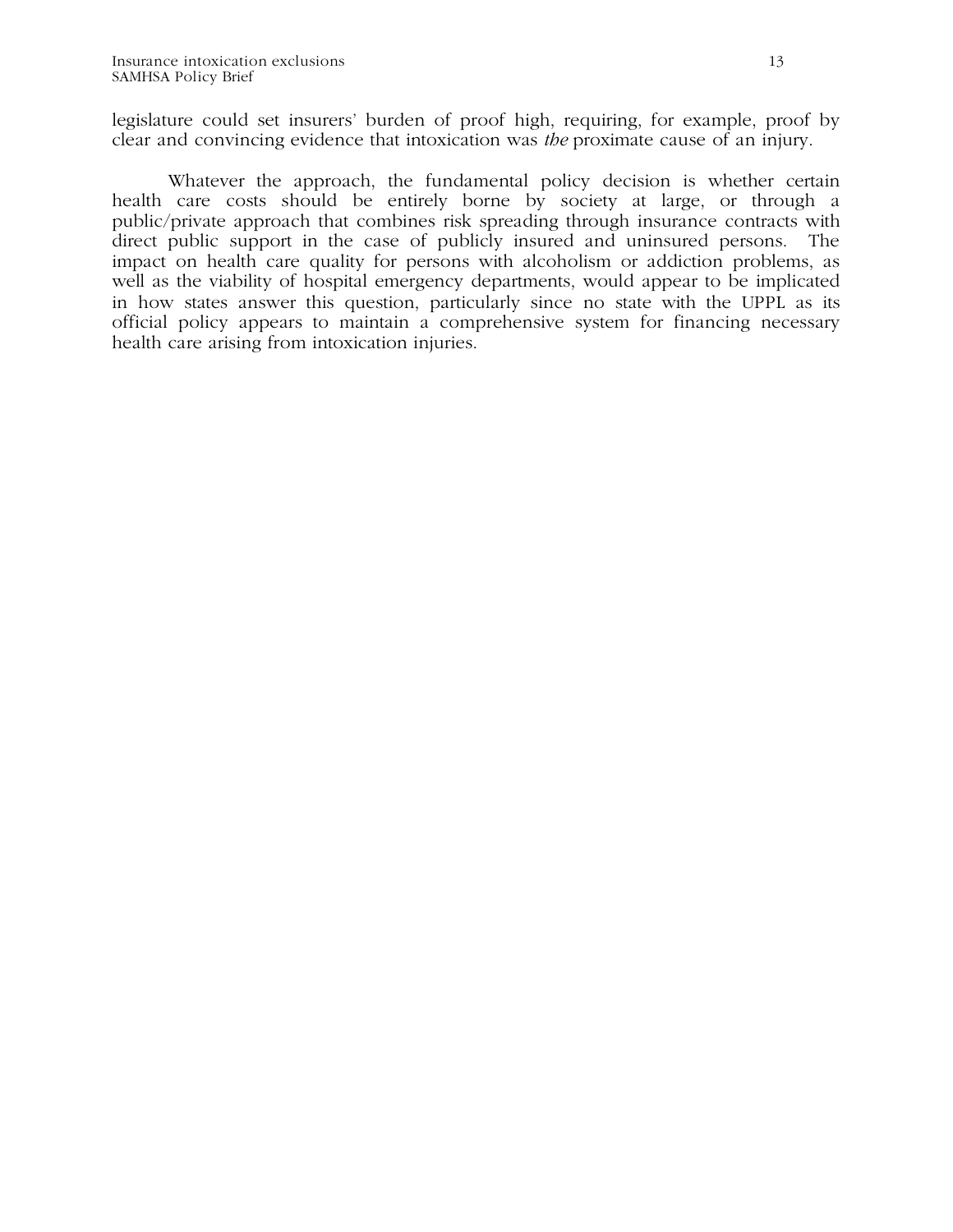# **Appendix**

## **ENSURING SOLUTIONS TO ALCOHOL PROBLEMS The George Washington University School of Public Health and Health Services**

### **Table 1.**

#### **STATE LAWS PERTAINING TO INTOXICATION EXCLUSIONS IN LICENSED INSURANCE PRODUCTS, VEHICULAR CRASH BACi MANDATES, & ALCOHOL TREATMENT INSURANCE COVERAGE MANDATES**

| <b>STATE</b>             | STATUS OF HEALTH INSURANCE INTOXICATION<br><b>EXCLUSION</b> <sup>ii</sup> |                      |                                      | <b>INTOXICATION</b><br><b>EXCLUSION:</b>            | <b>MANDATORY</b><br><b>BAC OF</b>                       | <b>ALCOHOL</b><br><b>TREATMENT</b>                  |
|--------------------------|---------------------------------------------------------------------------|----------------------|--------------------------------------|-----------------------------------------------------|---------------------------------------------------------|-----------------------------------------------------|
|                          | <b>EXPRESS</b><br><b>PERMISSION</b> iii                                   | SLENCE <sup>iv</sup> | <b>EXPRESS</b><br><b>PROHIBITION</b> | <b>OTHER</b><br><b>INSURANCE</b><br><b>PRODUCTS</b> | <b>DRIVERS IN</b><br><b>VEHICULAR</b><br><b>CRASHES</b> | <b>HEALTH</b><br><b>INSURANCEM</b><br><b>ANDATE</b> |
| AL                       | X                                                                         |                      |                                      | $D^{vi}$                                            | X                                                       |                                                     |
| AK                       | $\mathbf X$                                                               |                      |                                      |                                                     | $\mathbf X$                                             | $\mathbf X$                                         |
| AZ                       | $\overline{X}$                                                            |                      |                                      | $\overline{D}$                                      |                                                         |                                                     |
| AR                       | $\overline{\mathrm{X}}$                                                   |                      |                                      | $A^{vii}/L^{viii}$                                  | $\overline{\mathbf{X}}$                                 |                                                     |
| CA                       | $\overline{\mathrm{X}}$                                                   |                      |                                      | $D/LT^{ix}$                                         | X                                                       |                                                     |
| $\overline{CO}$          |                                                                           | X                    |                                      |                                                     | $\overline{X}$                                          |                                                     |
| CT                       |                                                                           | X                    |                                      |                                                     | $\overline{X}$                                          | $\mathbf X$                                         |
| DE                       | X                                                                         |                      |                                      |                                                     | $\mathbf X$                                             | X                                                   |
| DC                       | X                                                                         |                      |                                      | A                                                   | X                                                       |                                                     |
| FL                       | $\overline{X}$                                                            |                      |                                      |                                                     | $\overline{\mathrm{X}}$                                 |                                                     |
| GA<br>$\overline{H}$     | $\mathbf X$<br>$\overline{X}$                                             |                      |                                      | A<br>$\mathbf{A}$                                   | $\mathbf X$<br>$\overline{X}$                           | X                                                   |
| ID                       | X                                                                         |                      |                                      | D                                                   |                                                         |                                                     |
| IL                       | $\overline{\mathrm{X}}$                                                   |                      |                                      | $\boldsymbol{A}$                                    | X                                                       | X                                                   |
| IN                       | X                                                                         |                      |                                      | A                                                   | X                                                       | X                                                   |
| IA                       |                                                                           |                      | $\overline{X}$                       | $\mathbf{A}$                                        | $\overline{X}$                                          |                                                     |
| <b>KS</b>                | $\overline{\mathbf{X}}$                                                   |                      |                                      | $\boldsymbol{\mathrm{A}}$                           | $\overline{\mathrm{X}}$                                 | $\overline{X}$                                      |
| KY                       | $\overline{X}$                                                            |                      |                                      |                                                     | $\overline{X}$                                          | $\overline{X}$                                      |
| LA                       | $\overline{\mathrm{X}}$                                                   |                      |                                      | A                                                   | $\overline{X}$                                          |                                                     |
| ME                       | $\overline{\mathrm{X}}$                                                   |                      |                                      |                                                     | $\overline{X}$                                          | X                                                   |
| MD                       |                                                                           | X                    |                                      |                                                     | $\overline{X}$                                          | $\overline{X}$                                      |
| MA                       |                                                                           | X                    |                                      |                                                     |                                                         | X                                                   |
| МI                       |                                                                           | $\overline{X}$       |                                      |                                                     |                                                         | $\overline{X}$                                      |
| $\mbox{MN}$              |                                                                           | X                    |                                      |                                                     | X                                                       | X                                                   |
| <b>MS</b>                | $\overline{X}$                                                            |                      |                                      | A                                                   | $\overline{\mathrm{X}}$                                 | $\overline{X}$                                      |
| <b>MO</b>                | $\mathbf X$                                                               |                      |                                      | $\mathbf A$                                         | $\overline{X}$                                          | $\overline{\mathbf{X}}$                             |
| MT                       | $\overline{X}$                                                            |                      |                                      | D                                                   | $\overline{X}$                                          | $\overline{X}$                                      |
| NE                       | $\overline{X}$                                                            |                      |                                      | A                                                   | $\overline{\mathrm{X}}$                                 |                                                     |
| NV                       | $\overline{\mathrm{X}}$                                                   |                      |                                      |                                                     | $\overline{\mathrm{X}}$                                 | X                                                   |
| N <sub>H</sub>           |                                                                           | $\overline{X}$       |                                      |                                                     | $\overline{\mathrm{X}}$                                 | $\overline{X}$                                      |
| NJ<br>$N\overline{M}$    | $\mathbf X$                                                               | X                    |                                      |                                                     | $\mathbf X$<br>$\mathbf X$                              | X<br>X                                              |
| $\ensuremath{\text{NY}}$ | X                                                                         |                      |                                      | $\boldsymbol{A}$                                    | $\overline{\text{X}}$                                   |                                                     |
| $\overline{\text{NC}}$   |                                                                           |                      | X                                    |                                                     | X                                                       |                                                     |
| ND                       | $\overline{\mathrm{X}}$                                                   |                      |                                      | A                                                   | $\overline{\mathrm{X}}$                                 | X                                                   |
| OH                       | $\overline{X}$                                                            |                      |                                      | $\overline{A}$                                      | $\overline{\mathrm{X}}$                                 | $\overline{X}$                                      |
| $\overline{\text{OK}}$   |                                                                           | $\overline{X}$       |                                      |                                                     | $\overline{\text{X}}$                                   |                                                     |
| <b>OR</b>                | X                                                                         |                      |                                      |                                                     |                                                         | X                                                   |
| PA                       | $\mathbf X$                                                               |                      |                                      | A                                                   | $\mathbf X$                                             | $\mathbf X$                                         |
| $R_{I}$                  | X                                                                         |                      |                                      | A/LT                                                |                                                         | X                                                   |
| <b>SC</b>                | $\overline{\mathrm{X}}$                                                   |                      |                                      | $\boldsymbol{A}$                                    | X                                                       |                                                     |
| SD                       |                                                                           |                      | Χ                                    |                                                     | $\overline{\mathrm{X}}$                                 |                                                     |
| TN                       | $\overline{\mathrm{X}}$                                                   |                      |                                      | A                                                   |                                                         |                                                     |